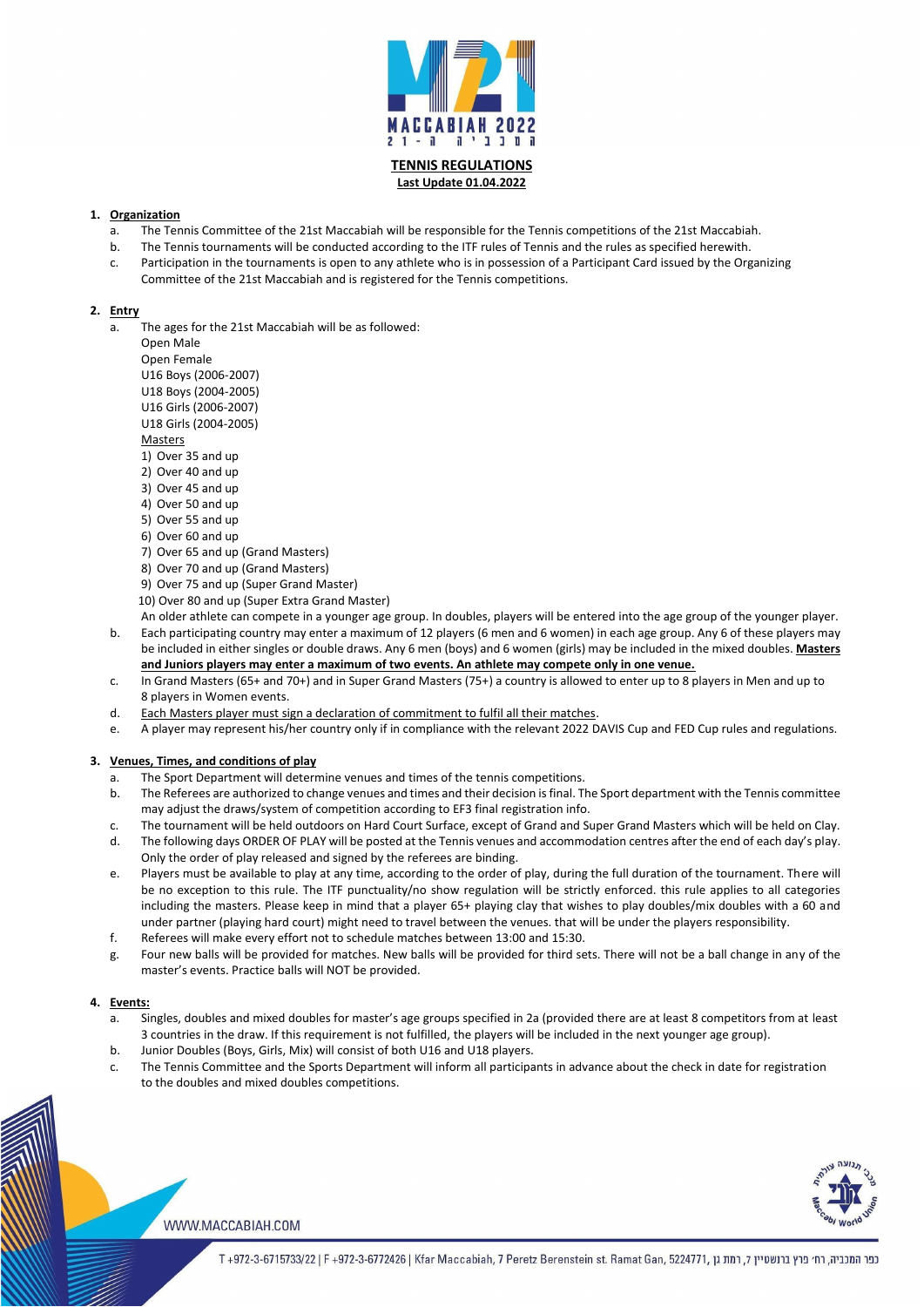

## **5. Draws and seeds:**

- a. The draws will take place on a date and at a place to be specified later. The draw ceremony is open to Heads of Delegations only. Information about player's results to be used for seeding purposes must be submitted no later than **30/06/2022** and no information received after this date will be considered.
- b. Each head of delegation must present lists of up to 6 players (8 in grand masters) to be included in the draws.
- c. Seeding in the Open and Junior events will be based on the most recent ATP, WTA and ITF Junior rankings respectively, then on all other available information provided.
- d. Once the seeds have been determined in Open and Junior events, seeded players from the same country will be placed as follows: The first two in separate quarters, the next four in separate eighths. Unseeded players will be drawn into the remaining spots. There will not be more than 50% of a team in the same half of the draw where there are an even number of players and not more than 67% of a team in the same half of the draw where there are an uneven number of players. Wherever possible, a player will not be drawn to play against a fellow countryman in the first round.
- e. In the Masters Event there will be 2 stages of the tournament. During the first stage, the players will be placed into groups according to the following criteria:
	- 1) If a given category has less or equal to 24 players we will have a maximum of 6 pools of a maximum of 4 players in each pool. The winners & Best 2 second place in the pool will play quarter finals and Medals Matches.
	- 2) If a given category has between 25 and 32 players we will have 8 pools of a maximum of 4 players, the winners will play Quarter Finals.
	- 3) If a given category has over 32 players to a maximum of 48 players we will have a maximum of 12 pools of a maximum of 4 players and the winners of the groups will advance into a knock-out system.
	- 4) The distribution of players will be made in accordance with the following procedure: There will be no two players from the same country in the same pool. The national seeding list will be decided by the Nations Representative. Number one seeds from all the nations will be randomly drawn to the different pools. The mentioned above procedure will be repeated (for ranked 2, and other players) until all the players are drawn into the pools.
	- 5) To determine the winner of the pool the following procedure to be used:
		- a) number of matches won.
		- b) if two players are tied a head-to-head result will determine the winner
		- c) if more than two players are tied the % of games won will determine the winner (or in case it determines the loser and other two players are tied - the winner of head-to-head match of the two winning players will determine the group winner).
		- d) randomly drawn.
	- 6) To compare the winners of the groups:
		- a) Percentage of matches won.
		- b) Percentage of games won.
		- c) Randomly drawn.
	- 7) For the knock-out stage the following procedure will be followed: The draw for the know-out stage will be made as following: If there is more than 1 player of the same nation in the knockout stage - the players will be drawn into different halves or if more than 2 players - into different quarters of the draw. The seeding for the knock-out stage will be decided by the best to worst Ratio of the winners of the pools.

## **6. System of competition**

## a. **Men's and Women's open (Singles)**

The main draw will comprise of 24 players as follows:

8 seeded players using ATP ranking or other information available, followed by national rankings giving advantage to countries with a fewer number of players already in the main draw list will advance to the knock-out stage.

round robin stage: Should there be 24 or fewer players entered in the round robin stage, we will have a maximum of 12 pools of 3 players (less pools may result in up to maximum of 4 players in a pool). A double knockout system (feed-in tournament) will be in effect up to and including the main draw semi-final losers. The finalists of the feed-in tournament will be the bronze medallist.

## b. **Juniors (Singles)**

The main draw will consist of up to 128 players entered. A double knockout system (feed-in tournament) will be in effect up to and inclusive of the main draw semi-final losers. The winner of the feed-in tournament will be the bronze medallist.

**Note: Singles withdrawals/ substitutions:** If a player withdraws or is withdrawn by the head of the delegation after the draw has been finalized, no substitution will be allowed except if the player is injured or ill. In this case the head of delegation will be permitted to enter a substitute provided that the tournament has not yet commenced.

c. **Match formats**

**Gold draw**

Groups Stage:

Open and Juniors: - 2 tie break sets + match tiebreak until 10 points. Masters: One pro-set up to 8 games (8:8 tie break).



WWW.MACCABIAH.COM

כפר המכביה, רח׳ פרץ ברנשטיין 7, רמת גן ,6724771, T+972-3-6715733/22 | F+972-3-6772426 | Kfar Maccabiah, 7 Peretz Berenstein st. Ramat Gan, 5224771